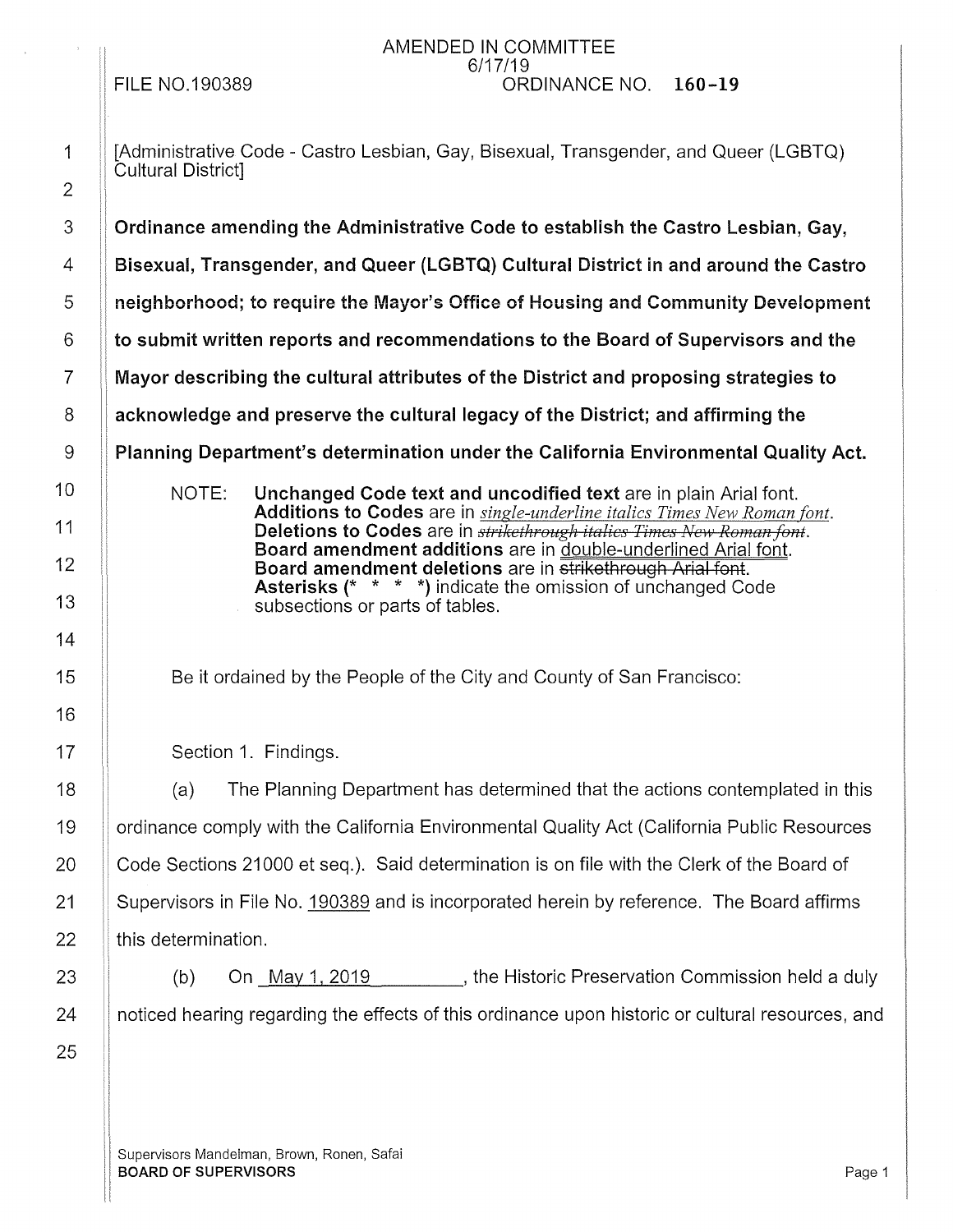1 Submitted a written report to the Board of Supervisors as required under Charter Section 2  $\parallel$  4.135. The report is on file with the Clerk of the Board of Supervisors in File No. 190389.

4 | Section 2. Chapter 107 of the Administrative Code is hereby amended by revising  $5 \parallel$  Section 107.3, to read as follows:

6 **SEC. 107.3. LIST OF ESTABLISHED CULTURAL DISTRICTS.** 

7 **The Cultural Districts of the City and County of San Francisco are:** 

8 (a) Japantown. The Cultural District shall include the area bound by California Street 9 | to the north, Steiner Street to the west, Gough Street to the east, and Geary Boulevard, Ellis 10 | Street and O'Farrell Street to the south.

11 (b) Calle 24 (Veinticuatro) Latino Cultural District. The Cultural District shall 12 If include the area bound by Mission Street to the west, Potrero Street to the east, 22nd Street 13 | to the north, and Cesar Chavez Street to the south, as well as the commercial corridor on 24th 14 Street extending west from Bartlett Street to Potrero Avenue, and the Mission Cultural Center 15 | at 2868 Mission Street.

16  $\parallel$  (c) SoMa Pilipinas – Filipino Cultural Heritage District. The Cultural District shall 17 include the area bounded by 2nd Street to the east, 11th Street to the west, Market Street to 18 If the north, and Brannan Street to the south, as well as the International Hotel (also known as 19 He I-Hotel, at 848 Kearny Street), the Gran Oriente Filipino Masonic Temple (106 South Park 20 Street), Rizal Apartments, the Iloilo Circle Building, Rizal Street, and Lapu Street.

21 **(d)** Compton's Transgender Cultural District. The Cultural District shall include the 22 Area defined as the north side of Market Street between Taylor Street and Jones Street, the 23 South side of Ellis Street between Mason Street and Taylor Street, the north side of Ellis 24 Street between Taylor Street and Jones Street, and 6th Street (on both sides) between 25 | Market Street and Howard Street.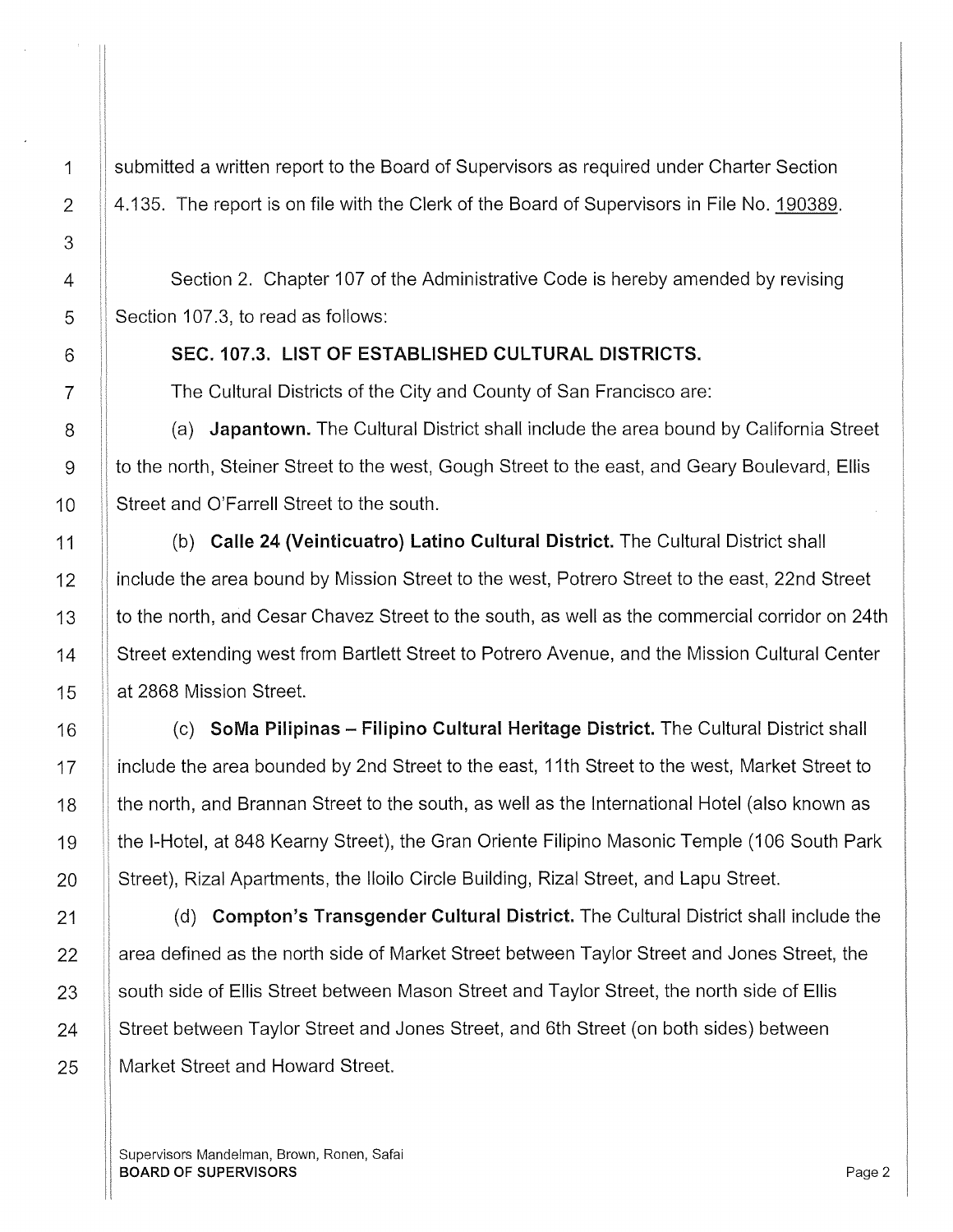1 (e) leather and lesbian, Gay, Bisexual, Transgender, Queer Cultural District. 2 The Cultural District shall include the area bounded by Howard Street to the northwest, 7th 3 Street to the northeast, Highway 101 to the south between Howard Street and Bryant Street, 4 Division Street to the south between Bryant Street and Interstate 80, and Interstate 80 to the 5 | east, as well as the south side of Harrison Street between 7th Street and Morris Street.

6 | (f) African American Arts and Cultural District. The Cultural District shall include **the area bounded by Cesar Chavez Street projected through Pier 80 to the north, San** 8 | Francisco Bay to the east and to the south until Harney Way reaches Highway 101, and 9 Highway 101 to the west.

(g) *Castro Lesbian, Gay, Bisexual, Transgender, and Queer (LGBTQ) Cultural District. The Cultural District shall include the following areas:* 

(1) *The area bounded by Market Street to the north and west, Grand View Avenue to the west,' 22nd Street to the south between Grand View Avenue and Noe Street,' Noe Street to the east between 22nd Street and 19th Street; 19th Street to the south between Noe Street and Sanchez Street; and Sanchez Street to the east between 19th Street and Market,'* 

(2) *The lots along the north side of Market Street between Castro Street and Octavia Boulevard, including the Market Street public right-of way and bookended by Block 0871, Lot 014 (occupied by the San Francisco LGBT Center as of2019) and by Block 3562, Lot 015,·* 

*(3) Laguna Street between Market Street and Waller Street, including the public*   $\|$  *right-of-way only;* 

(4) *The footprint of the 65 Laguna Street building (historically known as Richardson Hall, San Francisco Landmark No. 256) and the footprint of95 Laguna Street (known as Marcy Adelman & Jeanette Gurevitch Openhouse Community building as of 2019), both located at the northwest corner ofLaguna and Hermann Streets in the southeast portion of Block 0857, Lot 002,'*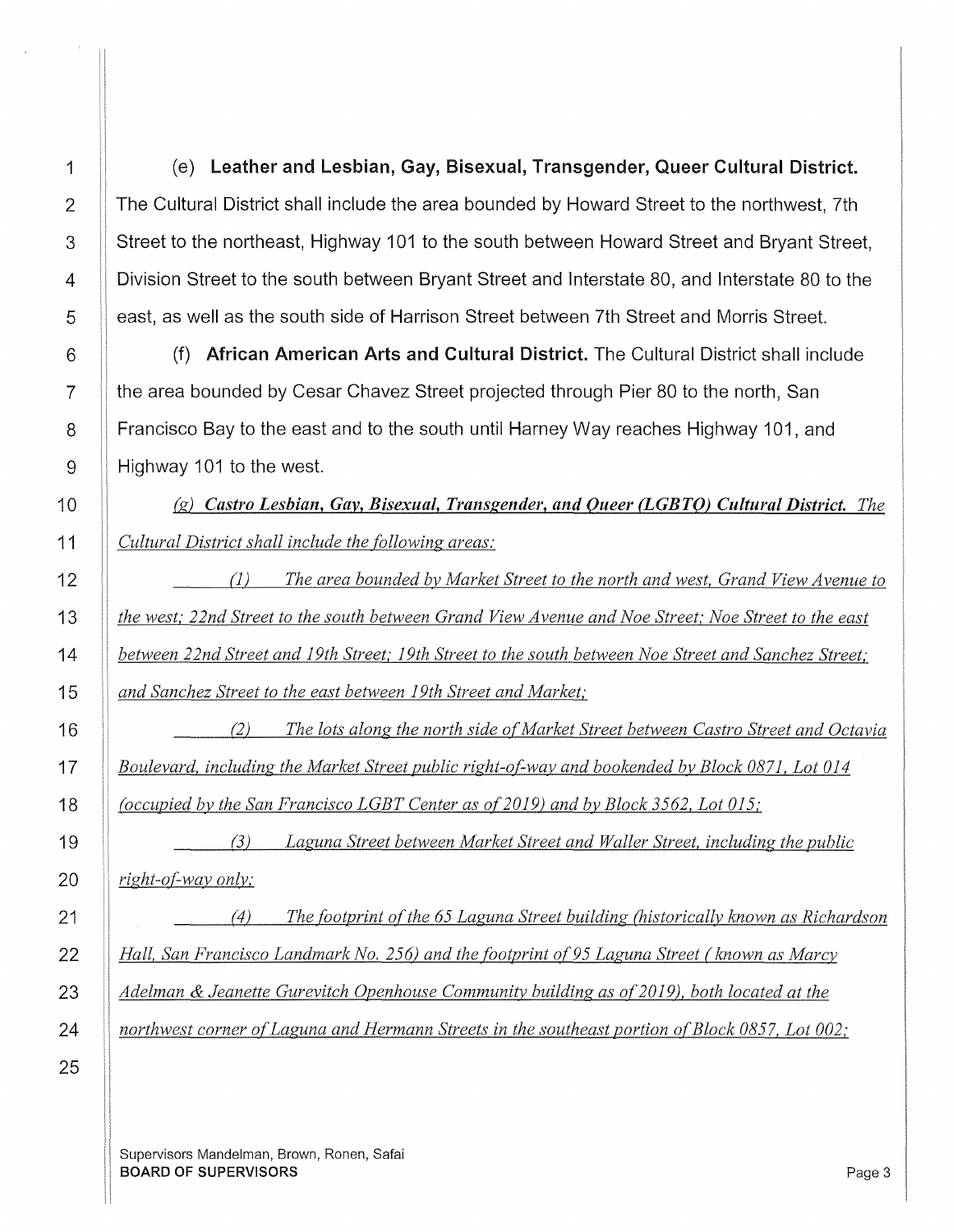(5) *Block 3502, Lot 013 located on the west side of Valencia Street between Market Street and Duboce Avenue;*  (6) *Pink Triangle Park located to the west of the juncture of] 7th and Market Streets, immediately adjacent to Block 2648, Lot 001 on the east; and (7) The triangular area bounded by Market Street to the north; 15th Street to the south; and, Church Street to the east.*  8 Section 3. The Administrative Code is hereby amended by adding Chapter 107B, 9 consisting of Sections 1078.1 and 1078.2, to read as follows: *CHAPTER107B: CASTRO LESBIAN, GAY, BISEXUAL, TRANSGENDER, AND QUEER (LGBTQ) CULTURAL DISTRICT SEC. 107B.1. FINDINGS. The Castro Lesbian, Gay, Bisexual, Transgender, and Queer ("LGBTQ") Cultural District (the "District") is a living, breathing, geographic and cultural area with rich political, social, economic, and historical significance to the LGBTQ community. The neighborhood has been recognized worldwide for nearly half a century as a beacon of LGBTQ liberty and an enclave for LGBTQ people to find safety. acceptance, and chosen family. The Castro neighborhood has long drawn new residents and visitors from every corner of the globe who seek out the neighborhood because of its significance as a center of LGBTQ* life. *The Castro became a global focal point for the development of gay culture, community, and politics in the 1970s, marking a significant step forward in the multigenerational struggle for LGBTQ visibility, civil rights, and equality. This historical background inspires today's struggles to keep the neighborhood's heritage alive and to support community growth and long-term cultural development.*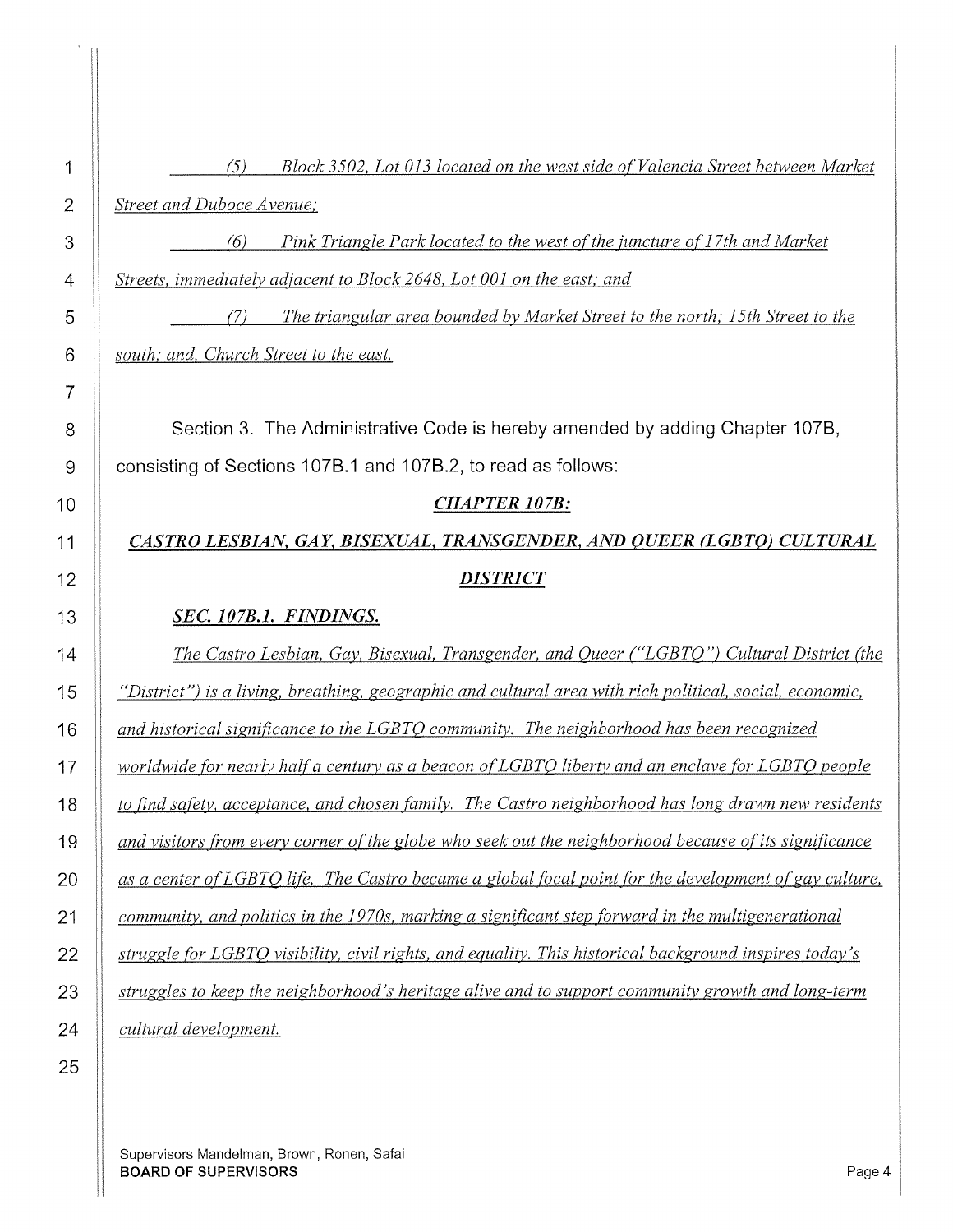| 1              | The District embodies a diverse and layered fabric of historical and contemporary LGBTQ                   |
|----------------|-----------------------------------------------------------------------------------------------------------|
| $\overline{2}$ | experiences, serving as a colorful and dynamic epicenter of queer culture for local residents; a          |
| 3              | destination for visitors from across the United States and around the world; and a globally recognized    |
| 4              | source of inspiration for resistance, freedom, and respect for LGBTO people. The Castro has deep          |
| 5              | roots that are embedded in neighborhood sites, institutions, businesses, nonprofits, customs, events,     |
| 6              | and experiences that reflect local, national, and international LGBTO communities. Two recent             |
| 7              | historic context statements—the 2016 Citywide Historic Context Statement for LGBTO History in San         |
| 8              | Francisco and the 2017 Eureka Valley Historic Context Statement—identify many LGBTO structures            |
| 9              | and sites of local, national, and international historic significance in the Castro area, while also      |
| 10             | recognizing the long history of the area going back over 2,500 years to the Yalamu tribe of Native        |
| 11             | Californians. A report by the United States National Park Service titled "LGBTO America: A Theme          |
| 12             | Study of Lesbian, Gay, Bisexual, Transgender and Queer History" (2016) likewise identifies numerous       |
| 13             | LGBTO historic sites of importance in the Castro neighborhood.                                            |
| 14             | The Castro has historically been a destination for LGBTO youth from throughout the San                    |
| 15             | Francisco Bay Area, the United States, and the world; they arrive with the hope of finding the love,      |
| 16             | acceptance, and even safety that has too often been denied in their communities of origin. These youth    |
| 17             | advance the social justice legacy of the LGBTO community to promote safe and accessible spaces for        |
| 18             | all and to ensure the existence of critical social services and leadership development opportunities for  |
| 19             | youth, such as exists at the Lavender Youth and Recreation and Information Center (LYRIC), located in     |
| 20             | the Castro. The attraction of young people to the Castro is a forceful reminder that youth, in particular |
| 21             | youth of color and transgender and gender nonconforming youth, are an important part of our               |
| 22             | community deserving of our support and respect.                                                           |
| no             | The Castro point perhaps has been a contex of LCRTO guned and LCRTO friendly small                        |

*The Castro neighborhood has been a center of LGBTQ-owned and LGBTQ-friendly small businesses starting as early as the 1950s with Maurice Gerry's beauty salon at 587 Castro Street and staking an unmistakable public claim in 1963 with the opening of the neighborhood's first gay bar, The*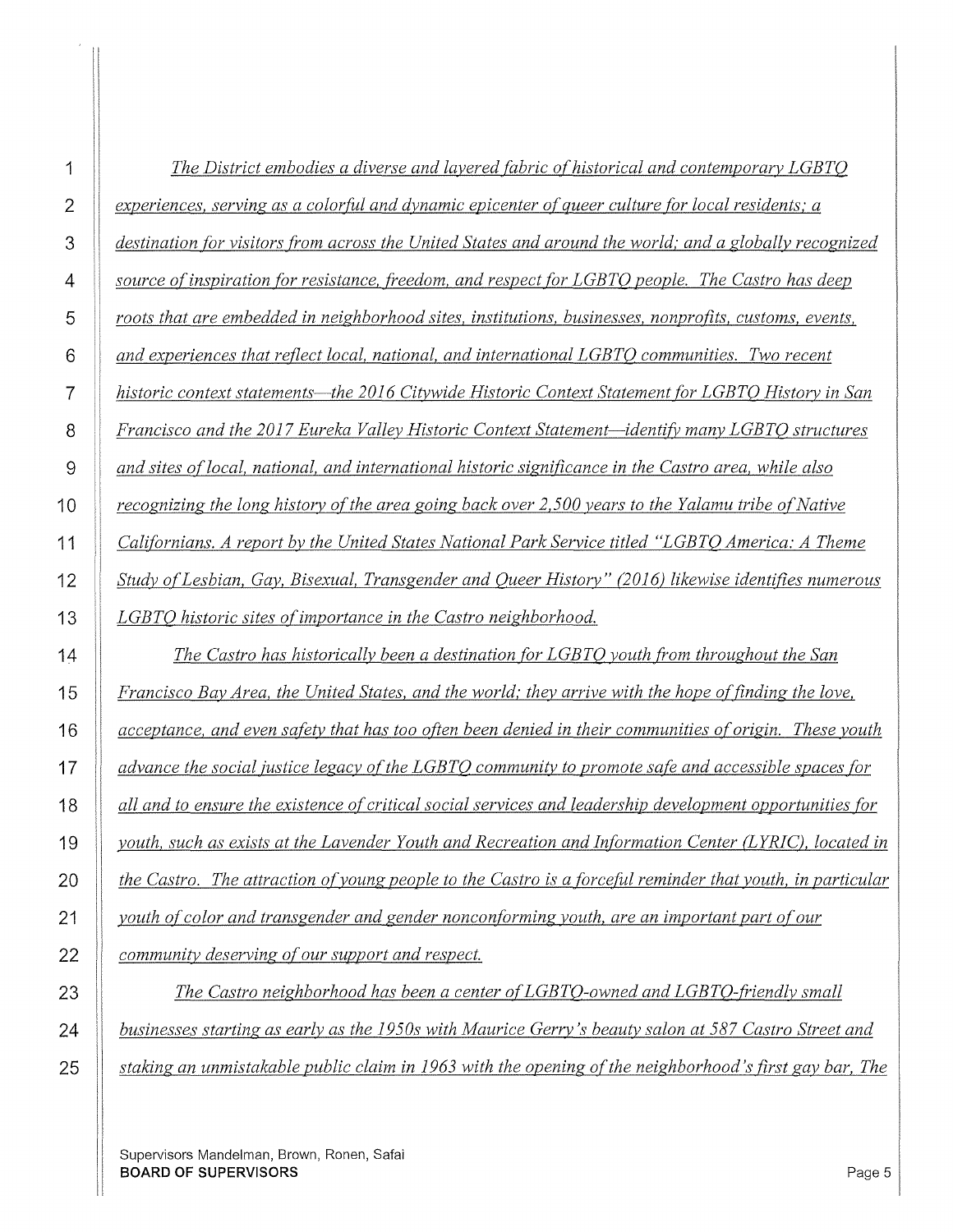| 1  | Missouri Mule, at 2348 Market Street. Such small businesses created public spaces, economic                |
|----|------------------------------------------------------------------------------------------------------------|
| 2  | resources, employment opportunities, and cultural assets that enabled the LGBTQ population to grow,        |
| 3  | thrive, create community, and organize for positive social and political change.                           |
| 4  | The San Francisco Legacy Business Registry, which recognizes businesses over 30 years old                  |
| 5  | that have made a significant impact on neighborhood history or culture, as of 2019 lists twelve legacy     |
| 6  | businesses within or near the District's boundaries, including the Castro Country Club, Cliff's Variety,   |
| 7  | Moby Dick, Anchor Oyster Bar, Cove on Castro Cafe, Ruby's Clay Studio and Gallery, For Your Eyes           |
| 8  | Only Optometry, IXIA, Dog Eared Books, Beck's Motor Lodge, Rolo San Francisco, Cafe Du Nord,               |
| 9  | and Eros. Many additional LGBTO and LGBTO-friendly businesses in the Castro neighborhood are               |
| 10 | not yet, as of 2019, listed in this registry but are qualified for recognition.                            |
| 11 | The Castro has been the focal point of San Francisco's LGBTO political activism since the                  |
| 12 | 1970s, with the Castro Muni station, Harvey Milk Plaza, Jane Warner Plaza, Market Street, and Castro       |
| 13 | Street serving as gathering places for celebrations, marches, protests, and memorials, including both      |
| 14 | the candlelight vigil that took place after the assassinations of Mayor George Moscone and Supervisor      |
| 15 | Harvey Milk in 1978 and the march in 1979 that resulted in the White Night Riot, which occurred after      |
| 16 | the assassin, Dan White, received a lenient sentence.                                                      |
| 17 | Supervisor Harvey Milk, the owner of Castro Camera, began his political career on the                      |
| 18 | proverbial soapbox at Castro and Market streets in 1973 and became the first openly gay elected            |
| 19 | official in California in 1978 and the first Supervisor to represent the Castro after the voters created a |
| 20 | system of Supervisorial district elections. During his short time in office, he authored the City's gay    |
| 21 | rights ordinance as well as the country's first pooper-scooper law, which required dog owners to pick      |
| 22 | up after their pets. Following Milk's assassination in November 1978, the LGBTO community                  |
| 23 | consolidated its power by renaming the San Francisco Gay Democratic Club to honor Harvey Milk, by          |
| 24 | working to elect further openly LGBTO public officials, and by fighting back against anti-LGBTO            |
|    |                                                                                                            |

 $\frac{1}{\sqrt{2}}$ 

 $\alpha_{\rm{max}}$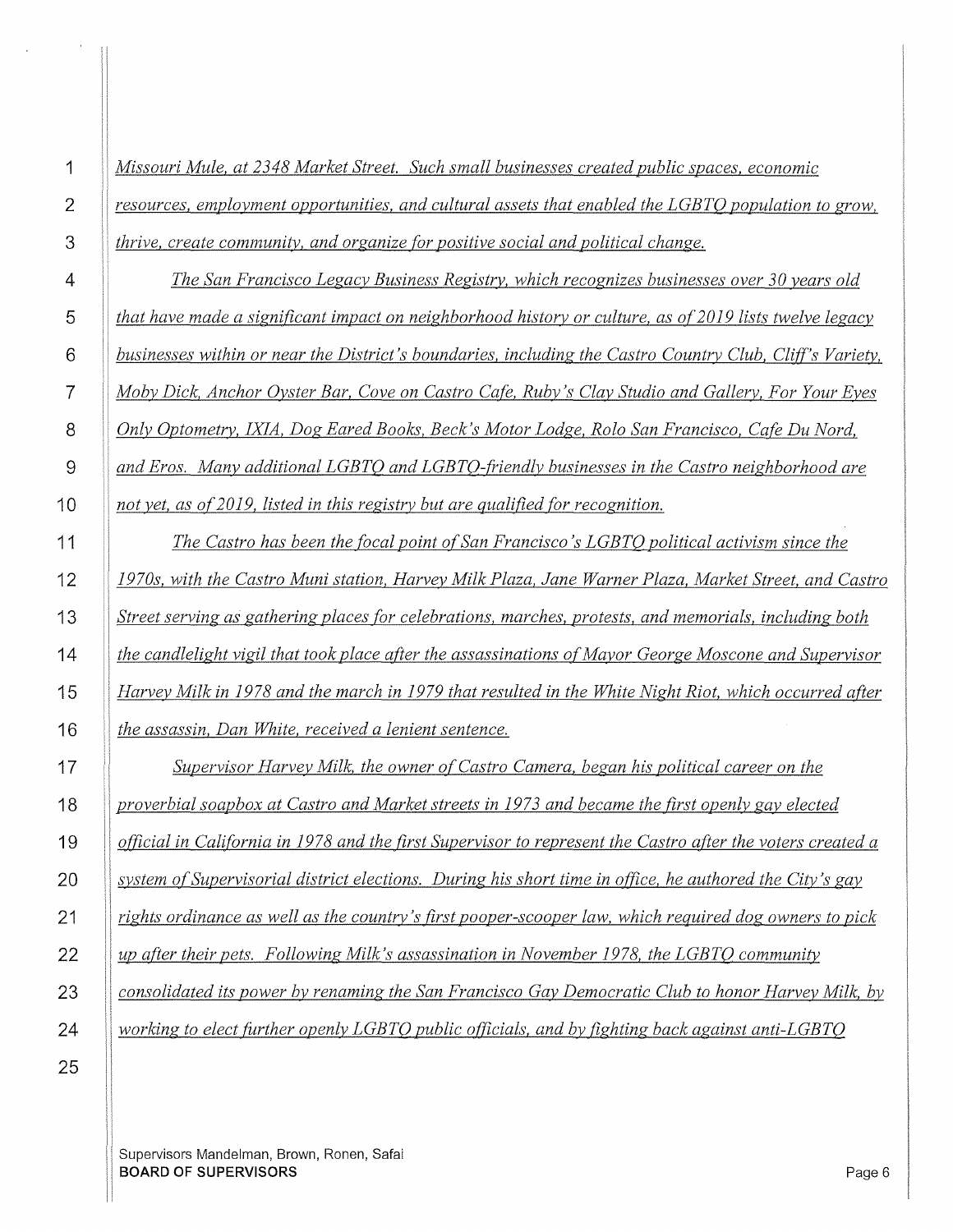*The LGBTQ community banded together to find safety in the Castro, because elsewhere they faced violence at the hands of the police, the general public, and numerous hate groups, thus making preservation of LGBTQ culture in the Castro an important part of further lowering the levels of violence, homelessness, addiction, and other disparities that the LGBTQ population faces.* 

*The Castro is an international center for LGBTQ cinema, being home to the art-deco masterpiece Castro Theater, which annually hosts numerous LGBTQ film showings including events "for Frameline and the Transgender Film Festival. The Frameline festival traces its roots to informal*  **Showings of gay super 8 films projected onto a bedsheet at the apartment of queer filmmaker and** *impresario Marc Huestis and others at 527 Castro Street in the mid-1970s.* 

*In addition, the Castro neighborhood is an internationally known center ofLGBTQ street life and nightlife, including a large number of historic and long-running bars, nightclubs, restaurants, and retail establishments that provide the neighborhood a unique character. Together, this street life and nightlife scene have made the Castro a significant space for a diversity ofgender and sexual minorities hr many decades even as neighborhood activists confronted racism by organizing movements including the "And Castro For All" campaign of the mid-2000s.* 

*The Castro also has been a neighborhood where different groups within the LGBTQ community have struggled for space, yet came together when faced with the necessity of unity during the AIDS crisis, when many cisgender and transgender women, including many lesbians, came forward to care hreprogent in sick gay men. Although not historically a neighborhood strongly welcoming to transgender people, the Castro has seen trans activists work to create visibility, including the efforts of Veronika Fimbres and others who successfully fought to have the transgender flag flown at Harvey Milk Plaza.*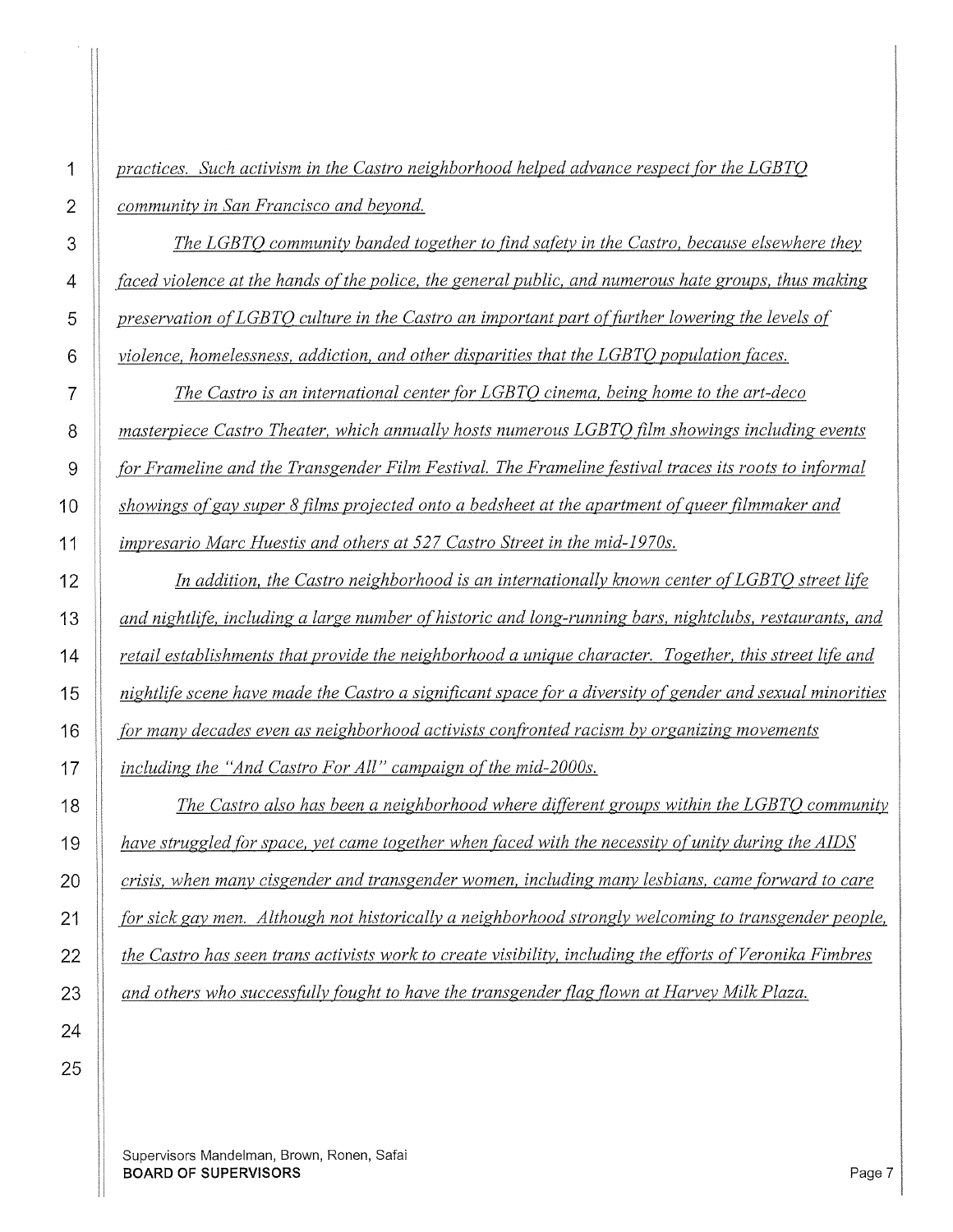| 1              | The Castro has embodied a commitment to creating a greater welcome for all by offering a               |
|----------------|--------------------------------------------------------------------------------------------------------|
| 2              | public space for such events as the Castro Street Fair, San Francisco Pride, the Dyke March, and       |
| 3              | numerous other cultural events.                                                                        |
| 4              | Many forms of art have been cultivated in the Castro by the LGBTO population, giving rise to           |
| 5              | notable artistic organizations such as the Names Project and its AIDS Memorial Quilt, the San          |
| 6              | Francisco Gay Men's Chorus, which has found a permanent home near the Castro on Valencia Street,       |
| $\overline{7}$ | and the San Francisco Lesbian/Gay Freedom Band. The art form of drag has long flourished in the        |
| 8              | Castro neighborhood, home to many groundbreaking and celebrated drag shows such as Peaches             |
| 9              | Christ's Midnight Mass and Cookie Dough's Monster Show, as well as groups such as the Cockettes,       |
| 10             | which launched the career of disco superstar Sylvester.                                                |
| 11             | Books and literature by LGBTO authors have long found a home in the Castro, the location of            |
| 12             | such establishments as the Walt Whitman Bookstore (1982–1987), A Different Light Books (1986–          |
| 13             | 2011), and Dog Eared Books, as well as being the setting of much of Armistead Maupin's Tales of the    |
| 14             | City series, and long-time home to the author.                                                         |
| 15             | LGBTQ history has long been celebrated in the Castro, with the neighborhood providing the              |
| 16             | first home to the GLBT Historical Society archives (1985-1990), serving as the home for the GLBT       |
| 17             | Historical Society Museum since 2011, and projected as the future space for a full-scale, world-class  |
| 18             | museum of LGBTO history and culture. The neighborhood brings together additional LGBTO history         |
| 19             | resources and monuments such as the Rainbow Honor Walk and numerous other historical plaques;          |
| 20             | Pink Triangle Park; the annual pink triangle installation on Twin Peaks to fight against homophobia    |
| 21             | and intolerance; the Harvey Milk Civil Rights Academy, an elementary school with an LGBTO-             |
| 22             | inclusive curriculum; and the Gilbert Baker rainbow flag at the corner of Castro and Market streets.   |
| 23             | Numerous activists and political organizations have formed in and operated out of the Castro,          |
| 24             | demonstrating the neighborhood's importance as a territory for queer political activism and direct     |
| 25             | action over the decades since the early 1970s, including such pioneering and influential groups as the |

 $\mathcal{A}$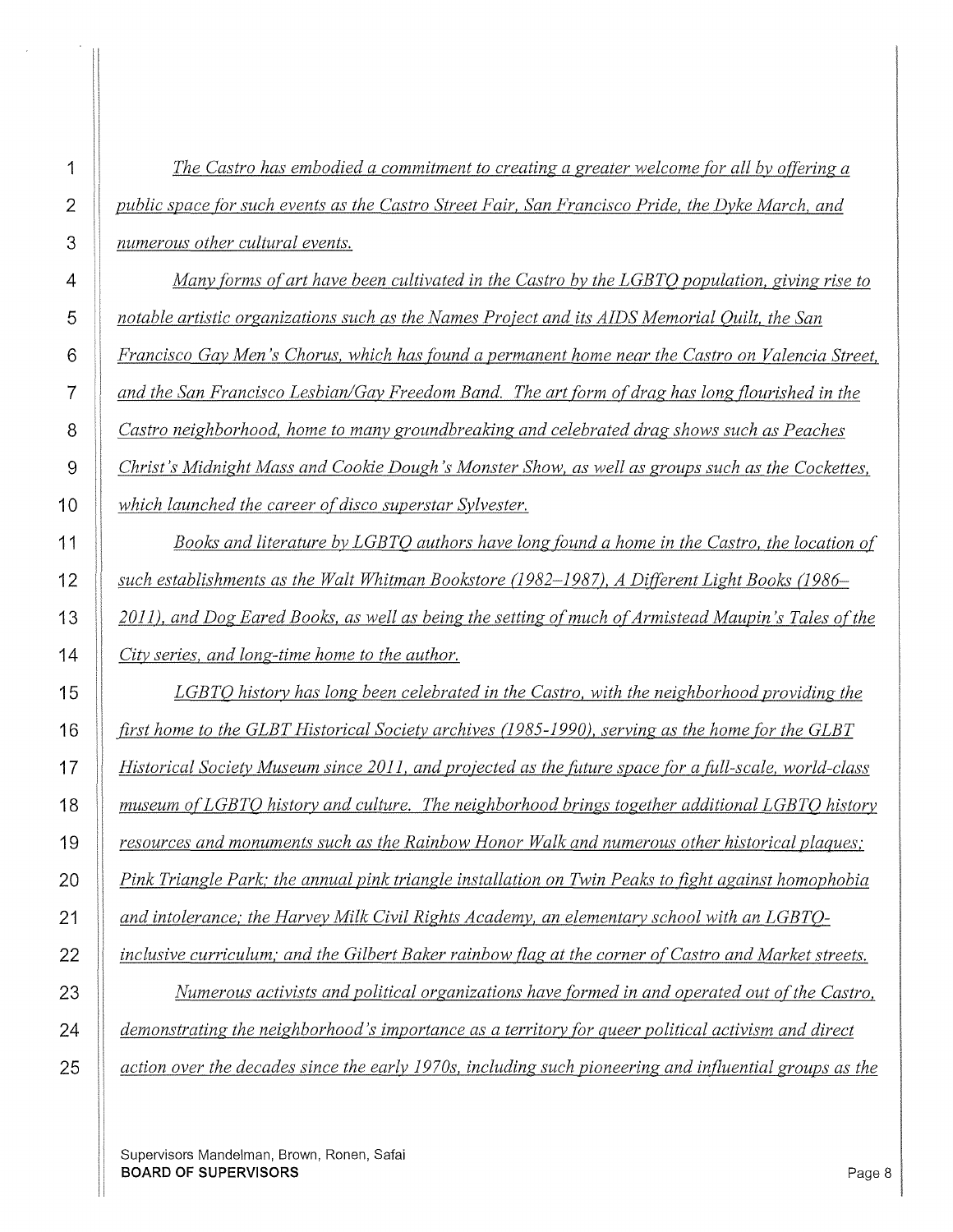*Butterfly Brigade, the Alice B. Toklas LGBT Democratic Club, the Harvey Milk LGBTQ Democratic Club, the AIDS Coalition to Unleash Power (ACT UP/San Francisco and ACT UP/Golden Gate/Survive AIDS), Queer Nation, and Lesbians and Gays of African Descent for Democratic Action (LGADDA).* 

*Numerous LGBTQ-focused and LGBTQ-led nonprofit organizations have thrived in the Castro, including the Shanti Project, LYRIC, and the SF LGBTQ Speakers Bureau. In addition, the Castro has become home to a number ofLGBTQ-welcoming religious and spiritual groups and institutions, including the Sisters of Perpetual Indulgence, the Night Ministry, the Metropolitan Community Church, Most Holy Redeemer, the Hartford Street Zen Center, and the Grand Central Faerie House among other Radical Faerie centers and houses.* 

*The neighborhood has fostered LGBTQ athletics, including gay softball leagues at Rikki Streicher Field and the world's largest LGBTQ athletic organization, the Federation of Gay Games, which started in and still operates out of the Castro neighborhood.* 

*The Castro has been home at various times to numerous LGBTQ-focused and LGBTQ-owned newspapers, periodicals, and news sources, including the Castro Village Other (1972); Coming Up/San Francisco Bay Times (founded 1978); OUT/LOOK (1988-1992),· Electric City TV (1991-1995),· and Frontiers Newsmagazine (1994-2005 ).* 

*The Castro was one of the first neighborhoods in the world to bear the fitll brunt of the AIDS crisis in the 1980s and was one of the first neighborhoods in the world to organize an effective and sex-positive response to the epidemic, thereby making it an internationally important site of homage and commemoration. The AIDS epidemic inspired activist responses in the Castro neighborhood in the 1980s and 1990s led by groups such as Citizens for Medical Justice, the AIDS Action Pledge, and A CT UP/San Francisco, while the federal government ignored the massive health crisis caused by HIV. The Castro has been home to numerous pioneering HIV/AIDS healthcare, social services,* 

*prevention, education, advocacy, and fimdraising organizations. These groups helped elaborate the*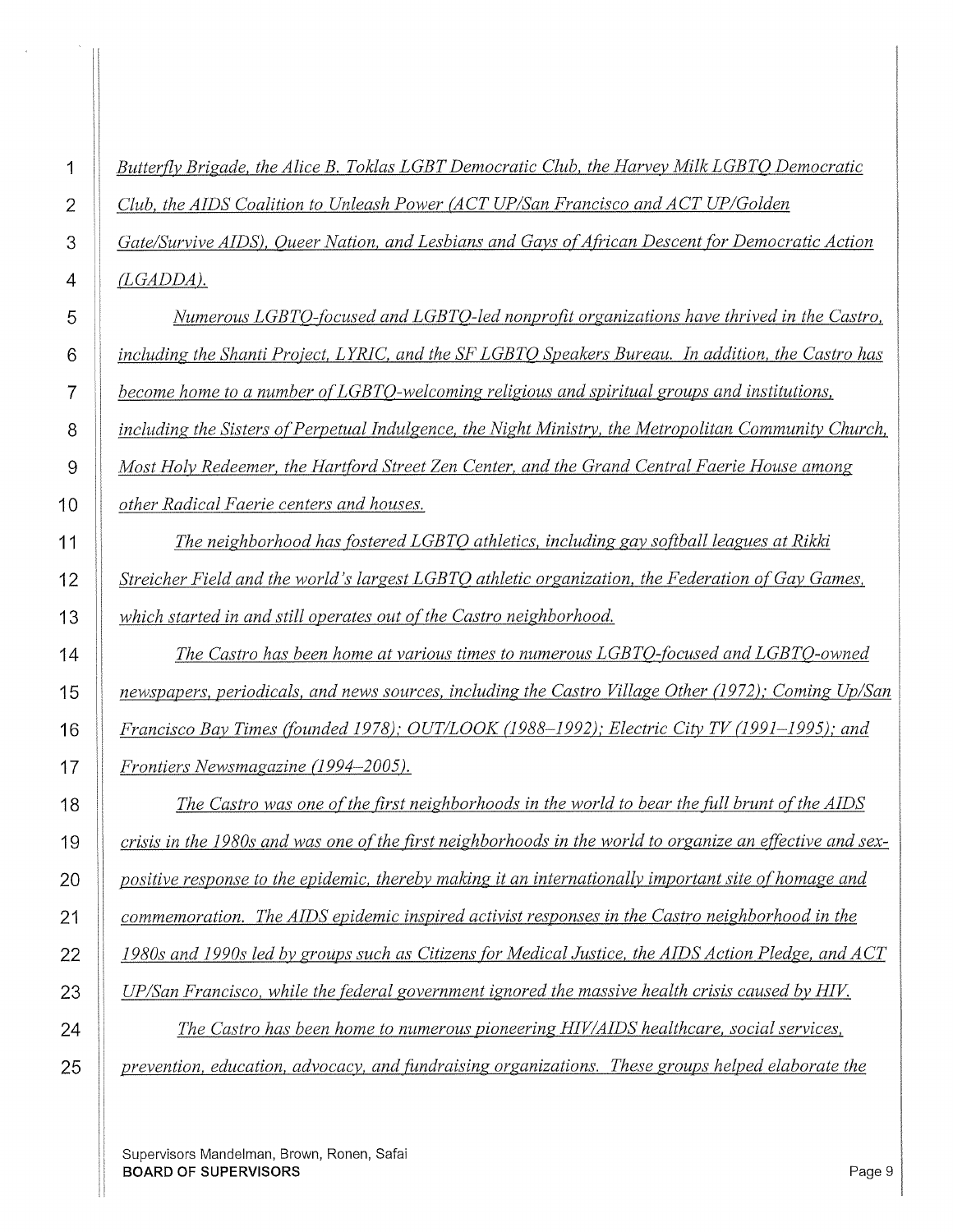| 1              | world-renowned San Francisco model of care that marshaled volunteer, nonprofit, foundation, and      |
|----------------|------------------------------------------------------------------------------------------------------|
| $\overline{2}$ | City resources to respond to the epidemic.                                                           |
| 3              | The Castro's beautiful and varied housing stock, including many Victorian homes, provided            |
| 4              | affordable housing from the 1950s into the 1970s, yet the neighborhood subsequently became a hotbed  |
| 5              | of real estate speculation and its residents have increasingly fought evictions and economic         |
| 6              | displacement. The neighborhood has supported many kinds of living situations, from large cooperative |
| 7              | homes, to homes for LGBTO-led families with children, to community-wide land investment by           |
| 8              | organizations such as the Queer Land Trust that work to fight displacement.                          |
| 9              | The Castro neighborhood was one of the first places modern medical marijuana activism                |
| 10             | emerged in the United States, with Dennis Peron, the architect behind Proposition 64 that made       |
| 11             | medical marijuana legal in California, organizing and operating out of the Castro for many years and |
| 12             | writing the introduction to Brownie Mary's famous marijuana cookbook in the Castro, as well as       |
| 13             | hosting meetings of the Harvey Milk LGBTO Democratic Club in his home to expand political force      |
| 14             | behind cannabis reform.                                                                              |
| 15             | The sexual revolution of the 1960s and 1970s found a place in the Castro, which became home          |
| 16             | to sex clubs, bathhouses, and other erotic gathering spaces for gay and bisexual men including the   |
| 17             | Jaguar adult bookstore (1971-2005); the Eros sex club, founded in 1992 as a groundbreaking business  |
| 18             | promoting safer sex and sex-positive education during the AIDS epidemic; and AutoErotica/Mercury     |
| 19             | Mail Order founded in 1996 to sell vintage gay erotica.                                              |
| 20             | Community-based health organizations such as the Castro Country Club, the San Francisco              |
| 21             | AIDS Foundation and its brick-and-mortar health centers Strut and Magnet, the SF Therapy Collective, |
| 22             | API Wellness, the UCSF Alliance Health Project (formerly the AIDS Health Project), and Lyon-Martin   |
| 23             | Health Services provide specialized health services to the LGBTO community in the Castro.            |
| 24             | The boundaries of the District extend into parts of the immediately adjacent Hayes Valley            |
| 25             | neighborhood. This extension recognizes the significance of the LGBTO heritage of Hayes Valley and   |

 $\rightarrow$ 

 $\hat{\boldsymbol{\beta}}$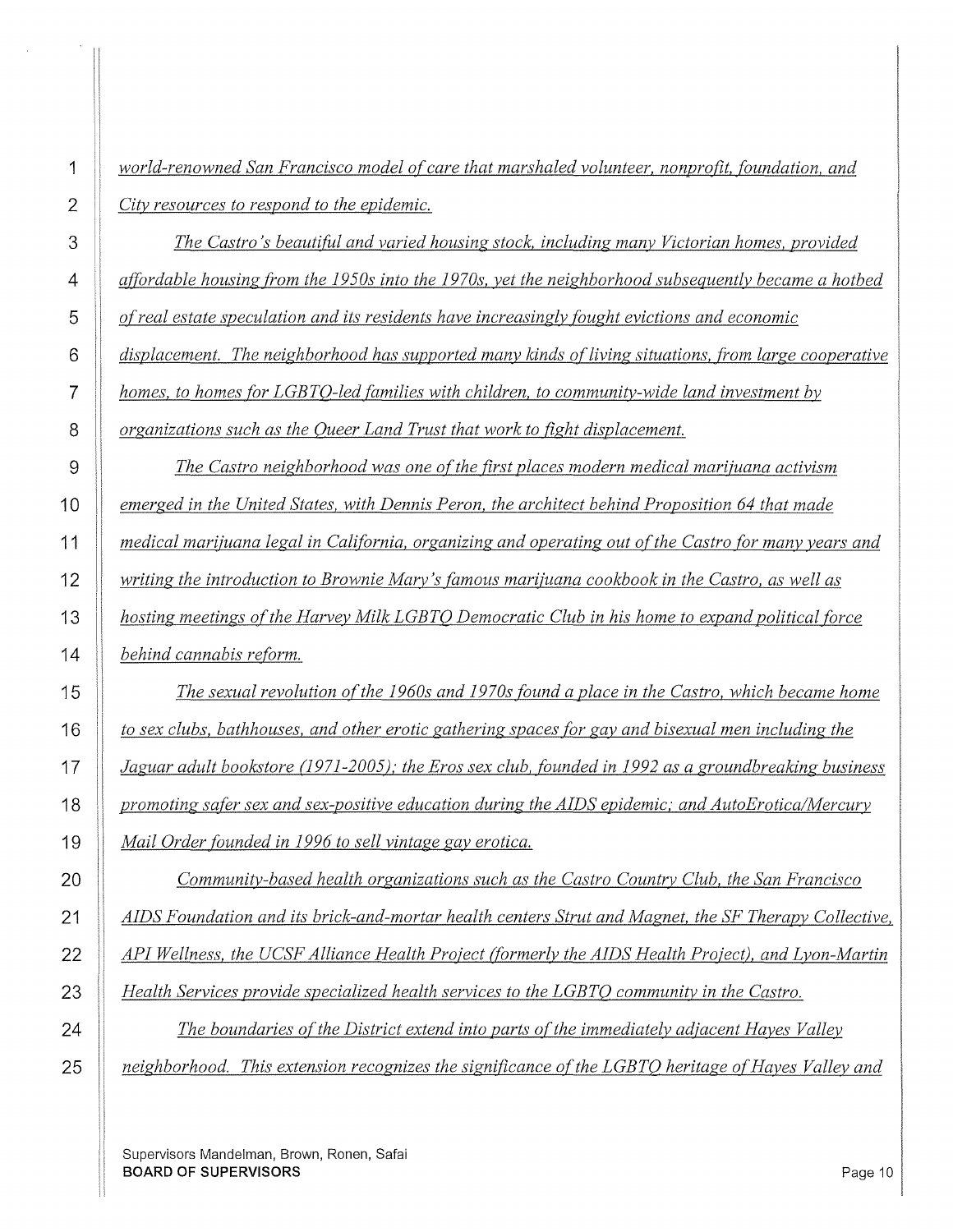|                | of existing LGBTO cultural organizations in the area such as Openhouse and the San Francisco LGBT             |
|----------------|---------------------------------------------------------------------------------------------------------------|
| $\overline{2}$ | Community Center, two vital institutions that contribute to the neighborhood in which they're located,        |
| 3              | and to the nearby Castro, and that provide critical services to the broader LGBTO community.                  |
| 4              | Although the Castro emerged as a gay neighborhood in the 1960s, the support it provided to                    |
| 5              | LGBTO people often was qualified by such limitations as socioeconomic status, race, age, and gender           |
| 6              | <i>identity.</i> Because Hayes Valley largely escaped the forces of gentrification into the 2000s, it offered |
| 7              | less expensive housing and commercial spaces and retained a vibrant culture accessible to an LGBTQ            |
| 8              | population of lesser means and greater diversity.                                                             |
| 9              | As a result, by the mid-1970s, a sizable contingent of gay people had moved into Hayes Valley,                |
| 10             | where they began developing local LGBTQ cultural practices and institutions. This visible presence            |
| 11             | occasionally produced tensions with other residents, yet gay people worked to negotiate a respectful          |
| 12             | place within the area's diverse populations by forming personal ties with their neighbors and by              |
| 13             | contributing to the communal life of the neighborhood.                                                        |
| 14             | As early as 1966–1967, Hayes Valley already was home to the short-lived Sirporium, a second-                  |
| 15             | hand fundraising shop at 525 Hayes Street run by the Society for Individual Rights, San Francisco's           |
| 16             | major gay-rights organization of the 1960s. The 1970s saw the opening of such establishments as               |
| 17             | Dottie's Stardust Lounge, a gay bar at the corner of Hayes and Laguna Streets.                                |
| 18             | A particularly striking example of LGBTO community engagement in Hayes Valley was the Lily                    |
| 19             | Street Fair, held on a four-block long alley in the neighborhood from 1981 to 1990, a period coinciding       |
| 20             | with some of the darkest years of the AIDS crisis. Part block party, part potluck, and part Easter            |
| 21             | parade, the fair was both a display of fabulous drag and a festive celebration of the community created       |
| 22             | by residents of the street and their friends.                                                                 |
| 23             | One of the organizers of the fair was the drag performer known as Lily Street, who was active in              |
| 24             | the San Francisco Imperial Court, a drag fundraising organization founded in San Francisco in 1965.           |
|                |                                                                                                               |

 $\sim$ 

 $\sim$ 

Supervisors Mandelman, Brown, Ronen, Safai **BOARD OF SUPERVISORS** Page 11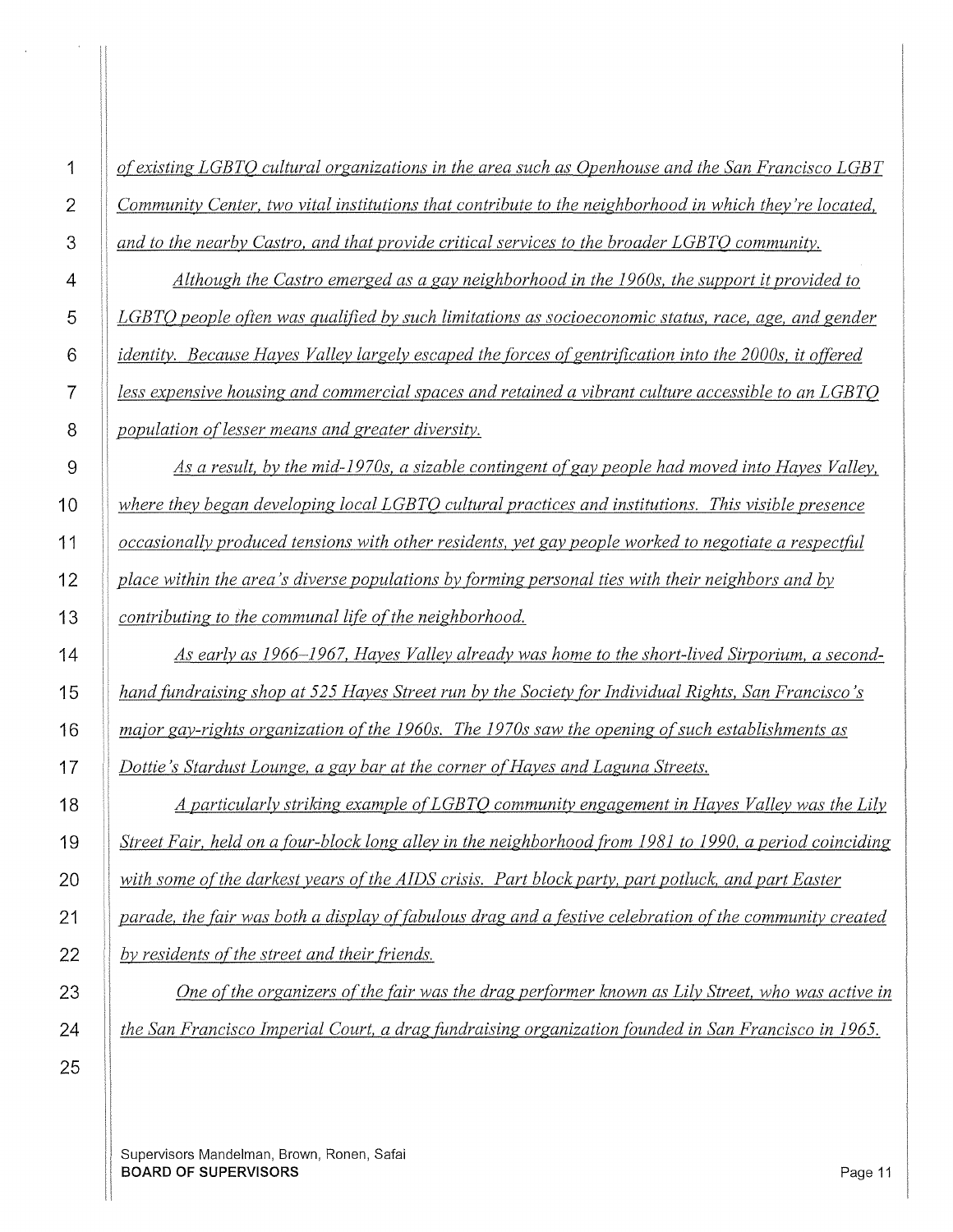| 1              | She became the court's Absolute Empress XXIII in 1988. Her Hayes Valley neighbor Simeon Traw,          |
|----------------|--------------------------------------------------------------------------------------------------------|
| $\overline{2}$ | who performed at the fair, became Emperor XVIII A.N. in 1990.                                          |
| 3              | One of the longest lived and most significant sites for LGBTQ enterprise in Hayes Valley is 488        |
| 4              | Hayes Street, where the gay bar David's House and its adjacent restaurant, David's Garden Café,        |
| 5              | opened in 1984. The bar became the Overpass in 1986, in turn becoming Marlena's in 1990. For           |
| 6              | almost 25 years, Absolute Empress XXV Marlena held court there, providing a particular welcome for     |
| 7              | older gay men and for drag culture. Marlena's was a bastion of the Imperial Court, hosting events that |
| 8              | raised hundreds of thousands of dollars for charity.                                                   |
| 9              | Hayes Valley also was home to an important institution of the local LGBTQ media during an              |
| 10             | era when print publications remained a primary means of information exchange and community             |
| 11             | building: The editorial and business offices of The Sentinel, one of San Francisco's major weekly gay  |
| 12             | newspapers published from 1974 to 1995, were located at 500 Hayes Street for more than half of the     |
| 13             | periodical's existence (1983-1992).                                                                    |
| 14             | The neighborhood likewise supported one of San Francisco's renowned queer photographers:               |
| 15             | From 1990 to 2000, Daniel Nicoletta created his work in a studio at 320 Fell Street. He not only       |
| 16             | produced portraits of LGBTO luminaries there, he also opened his doors for salons, fundraisers, and    |
| 17             | memorial services. Nicoletta's work during this period notably portrayed activists, drag queens, the   |
| 18             | transgender and genderqueer community, punks, former prisoners, and others often marginalized by       |
| 19             | society and even by parts of the LGBTO community.                                                      |
| 20             | In addition to creating uniquely queer cultural and commercial institutions, LGBTO inhabitants         |
| 21             | of Hayes Valley have actively joined forces with non-LGBTQ residents to sustain and develop the        |
| 22             | neighborhood as a home for those whose experience reflects intersectionalities and inequalities due to |
| 23             | their social and economic standing and their race, sexual orientation, gender, and age.                |
| 24             | Notably, the former Oak Hill Neighborhood Association, and the larger and ongoing Hayes                |
| 25             | Valley Neighborhood Association ("HVNA") included significant LGBTO leadership since their             |
|                |                                                                                                        |

 $\hat{\beta}$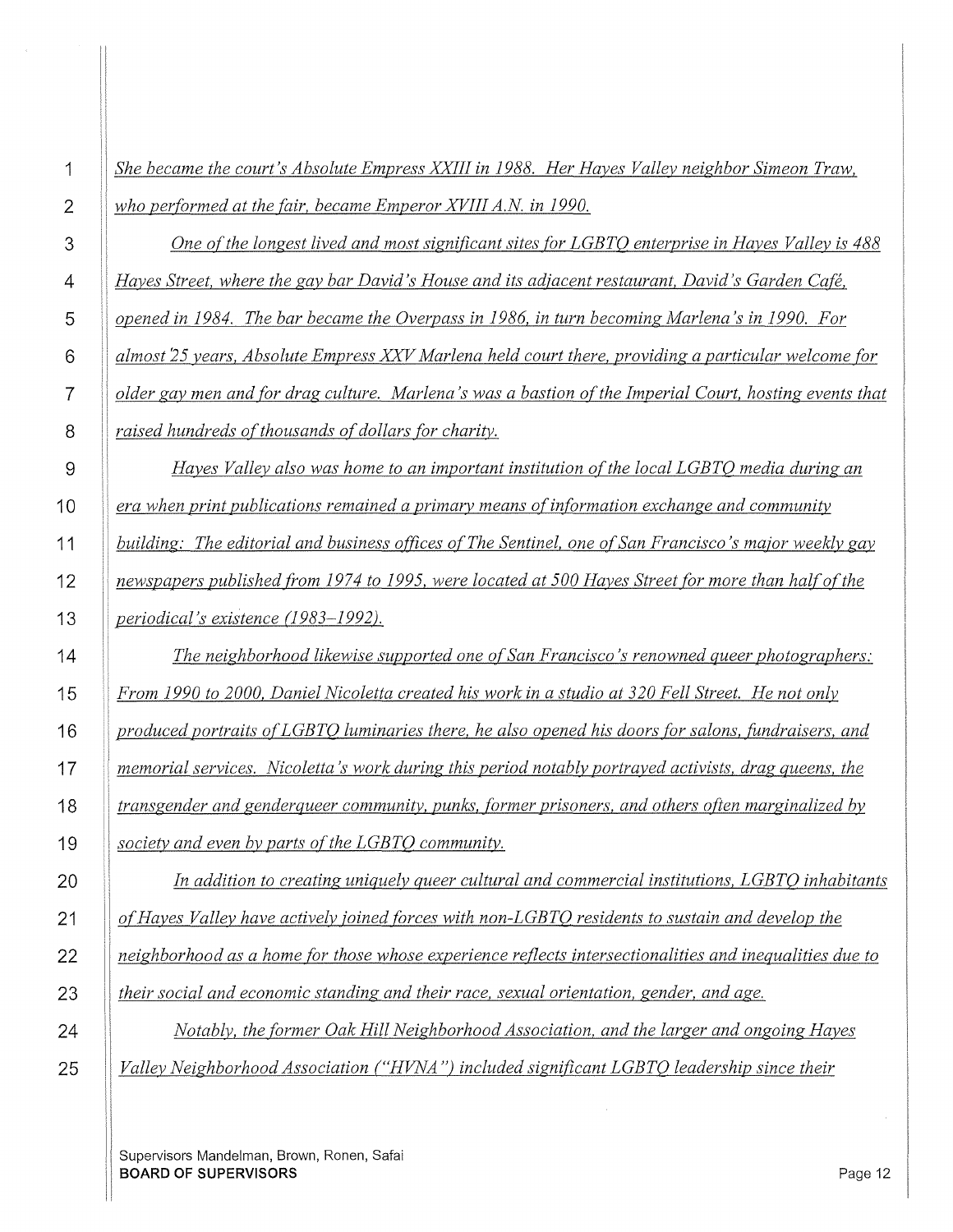| 1              | formation. The HVNA took a groundbreaking position by stating a commitment to maintaining                |
|----------------|----------------------------------------------------------------------------------------------------------|
| $\overline{2}$ | neighborhood diversity in its bylaws. LGBTO people also had prominent roles in the campaign to           |
| 3              | demolish the Central Freeway after the 1989 earthquake and in the subsequent creation of Octavia         |
| 4              | Boulevard and Patricia's Green, as well as in advocating development of at least 50% affordable          |
| 5              | housing on parcels cleared by the freeway removal.                                                       |
| $\,6$          | The boundaries of the District encompass only a portion of Hayes Valley, but this inclusion              |
| $\overline{7}$ | enables organizations throughout the neighborhood to participate in the benefits of the District. This   |
| 8              | Chapter 107B recognizes the historic importance of LGBTO people's contribution to Hayes Valley and       |
| $\overline{9}$ | honors the neighborhood's contributions to LGBTO culture that have likewise benefitted the adjacent      |
| 10             | Castro neighborhood, the City at large and society as a whole.                                           |
| 11             | The boundaries of the District also include 170 Valencia Street, home of the San Francisco Gay           |
| 12             | Men's Chorus ("SFGMC") and the National LGBTO Center for the Arts. SFGMC was founded in                  |
| 13             | 1978 and sparked a nationwide and international LGBTO choral movement after its first public             |
| 14             | performance at a vigil on the steps of City Hall following the assassinations of Supervisor Harvey Milk  |
| 15             | and Mayor George Moscone. Since then SFGMC has been embedded in the fabric of San Francisco.             |
| 16             | It has soothed souls in pain and lifted spirits in triumph, and has remained a steadfast beacon of hope. |
| 17             | In January 2019, SFGMC announced the establishment of the National LGBTO Center for the Arts.            |
| 18             | The Center will create space for LGBTO artists, composers, librettists, and choreographers to produce,   |
| 19             | practice, and perform in state of the art facilities. Recording and broadcast studios will allow for     |
| 20             | filming and live streaming master classes, interviews, lectures, clinics, and symposia to be shared      |
| 21             | throughout the world.                                                                                    |
| 22             | The story of the Castro neighborhood and the adjacent areas included in the District continues           |
| 23             | to unfold. At the same time, San Francisco must recognize and honor the contributions of those who       |
| 24             | transformed the neighborhood in the past, laying the foundations for its current and future importance   |
| 25             | to LGBTO culture.                                                                                        |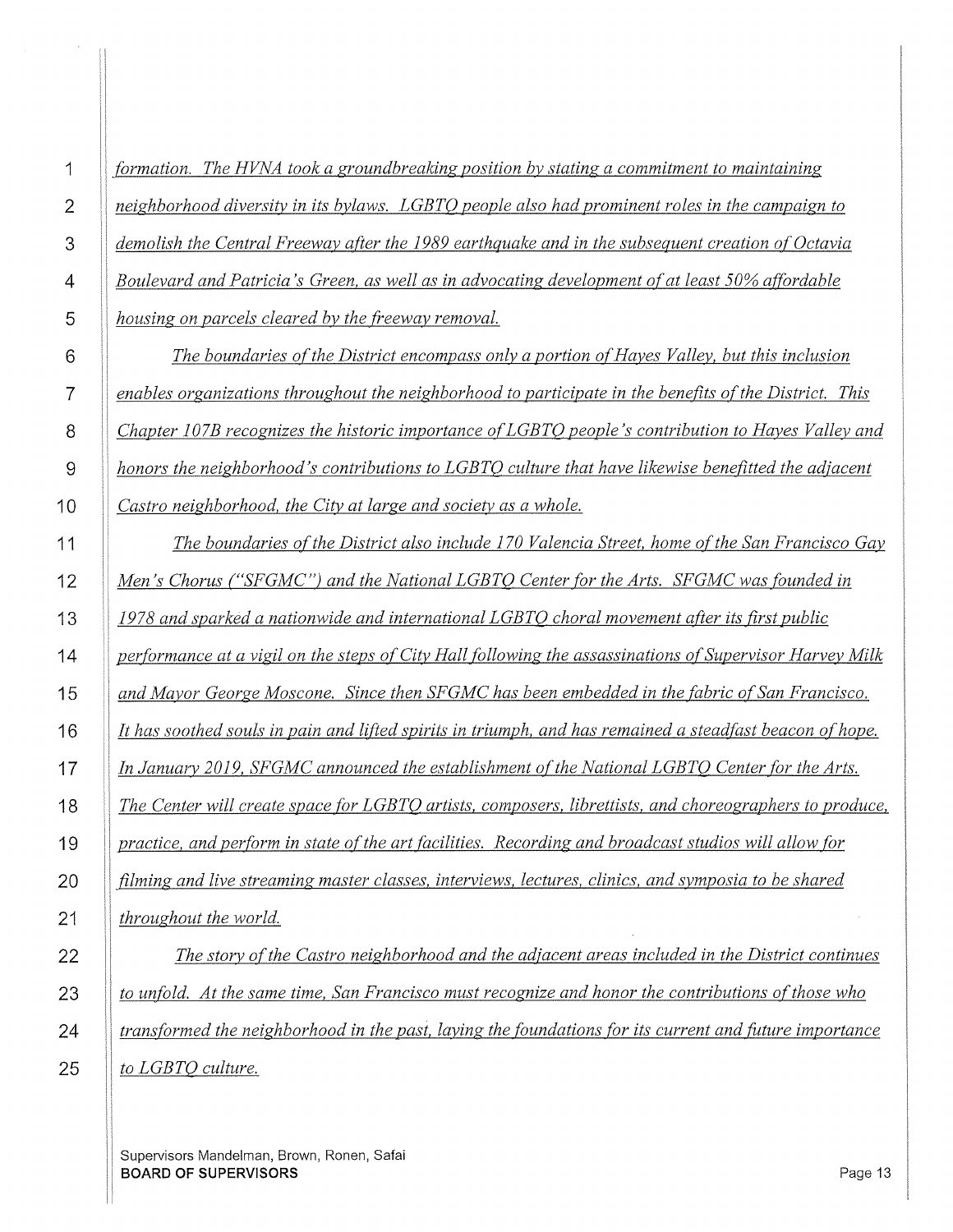# **SEC. 107B.2. MAYOR'S OFFICE OF HOUSING AND COMMUNITY DEVELOPMENT** *RESPONSIBILITIES; CULTURAL, HISTORY, HOUSING, AND ECONOMIC*

## *SUSTAINABILITY STRATEGY REPORT.*

(a) *Cultural, History, Housing, and Economic Sustainability Strategy Report.* 

6 (1) **Preparation of Report.** By no later than June 30, 2021, the Mayor's Office of *Housing and Community Development ("MOHCD") shall prepare and submit to the Board of Supervisors and the Mayor a Cultural, History, Housing, and Economic Sustainability Strategy Report ("CHHESS Report") for the District. The CHHESS Report shall include a demographic and economic profile of the District, including past, current, and fitture trends; analyze and record the tangible and intangible elements of the District's cultural heritage; identify areas of concern that could inhibit the preservation of the District's unique culture; and propose as appropriate legislative, economic, and other solutions and strategies to support the District.* 

14 (2) Assistance from City Departments. In preparing the CHHESS Report, MOHCD *may request assistance from* the Historic Preservation Commission and *any* other *City department, office, or other part of City government, which shall upon request provide to MOHCD an assessment of relevant assets and needs in the District, recommendations on programs, policies, and fitnding sources that could benefit the District, and other recommendations that could serve the District to advance its goals.* 

*(3) Community Outreach and Engagement. In preparing the CHHESS Report, MOHCD shall facilitate a community outreach and engagement process with the District's residents, businesses, workers,* youth. *and other individuals who regularly spend time in the District, in order to develop the strategies and plans that will preserve and enhance the culture ofthe District.* 

24 (b) **Board of Supervisors Consideration.** Following receipt of the CHHESS Report from *MOHCD, the Board of Supervisors may take any action by resolution that the Board deems*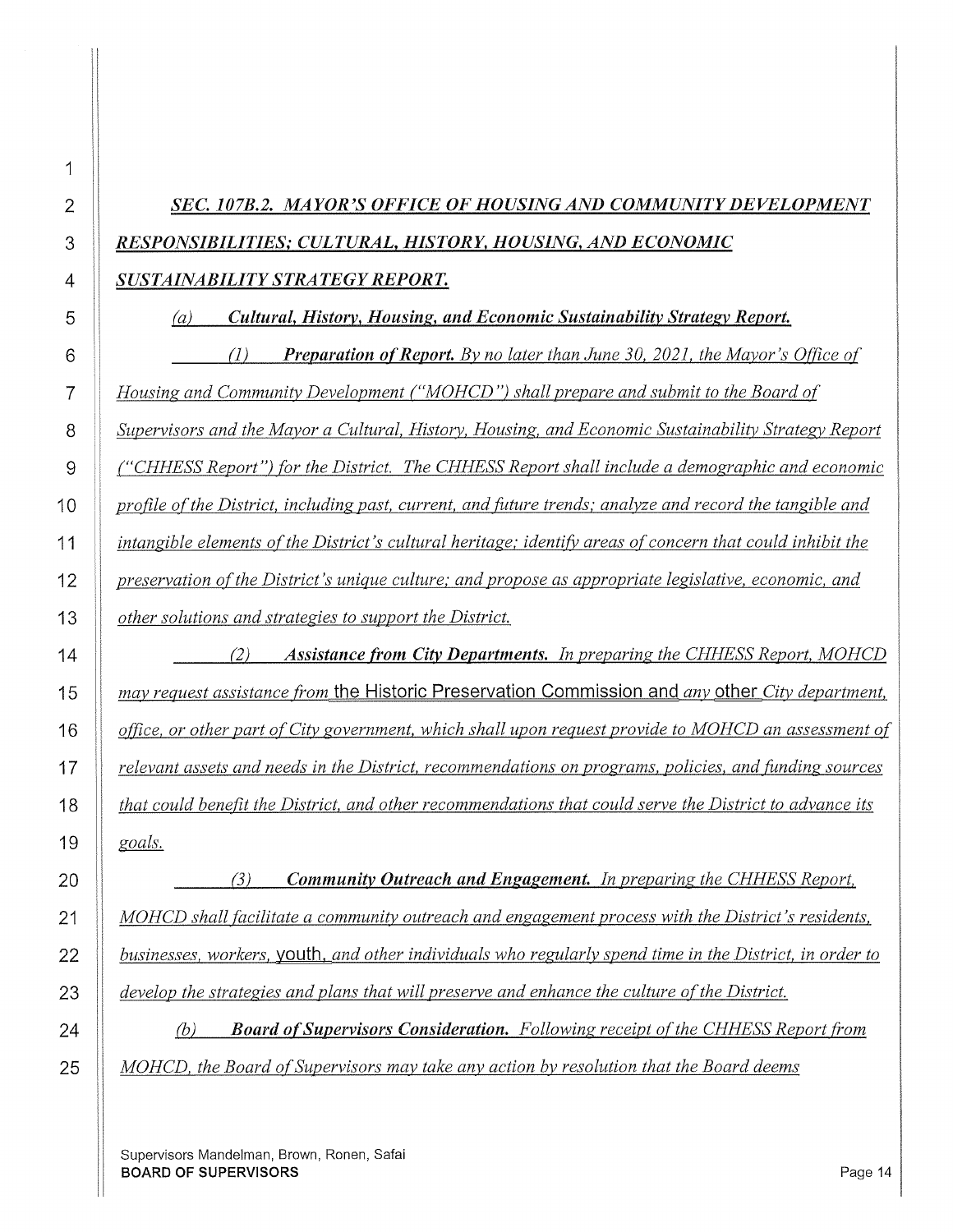*appropriate regarding the report, including approving the report, modifying the report, rejecting the report, or requesting additional information or analysis from MOHCD or any other City department or agency.* 

(c) *Progress Reports. MOHCD shall provide a progress report on the strategies outlined in the CHHESS Report at least once every three years [allowing enactment of a resolution approving or modifYing the CHHESS Report.* 

*(d) Assistance from Community-Based Organization. Sub;ect to the budgetary, fiscal, and civil service provisions of the Charter, MOHCD shall issue a competitive solicitation for a community-***based organization to (1) assist MOHCD** with planning, organizing, and facilitating the community *outreach and engagement process under subsection (a)(3); (2) provide input and advice to MOHCD regarding the contents of the CHHESS Report and regarding strategies to support and preserve the unique culture and heritage of the District; (3) provide additional advice and assistance to MOHCD after the issuance of the CHHESS Report to implement the City's strategies to support and preserve the culture of the District; (4) assist MOHCD with progress reports required under subsection (c); and (5) fulfill any other responsibilities that MOHCD determines would help the City to support the District.* 

17 | Section 4. Effective Date. This ordinance shall become effective 30 days after **Exm** enactment. Enactment occurs when the Mayor signs the ordinance, the Mayor returns the 19 | ordinance unsigned or does not sign the ordinance within ten days of receiving it, or the Board | of Supervisors overrides the Mayor's veto of the ordinance.

22 Section 5. Scope of Ordinance. In enacting this ordinance, the Board of Supervisors **ignor** intends to amend only those words, phrases, paragraphs, subsections, sections, articles, **numbers, punctuation marks, charts, diagrams, or any other constituent parts of the Municipal** 25 Code that are explicitly shown in this ordinance as additions, deletions, Board amendment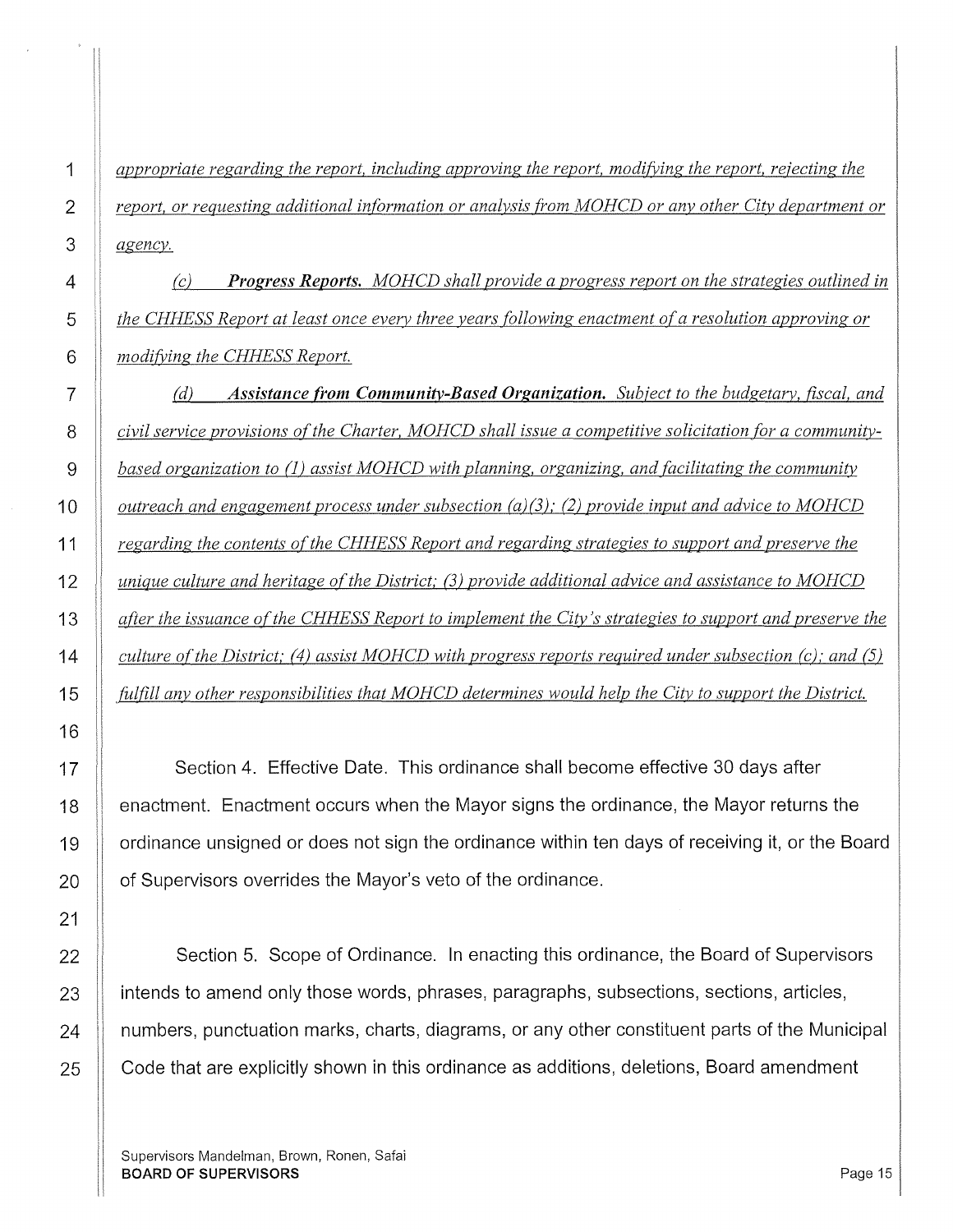1 | additions, and Board amendment deletions in accordance with the "Note" that appears under 2  $\parallel$  the official title of the ordinance.

APPROVED AS TO FORM: DENNIS J. HERRERA, City Attorney

By: .' ::. //···~ -,,,.~~~'~,~~.~~  $J\vec{o}$ N GIVNER Deputy City Attorney

n:\legana\as2019\1900373\01351520.docx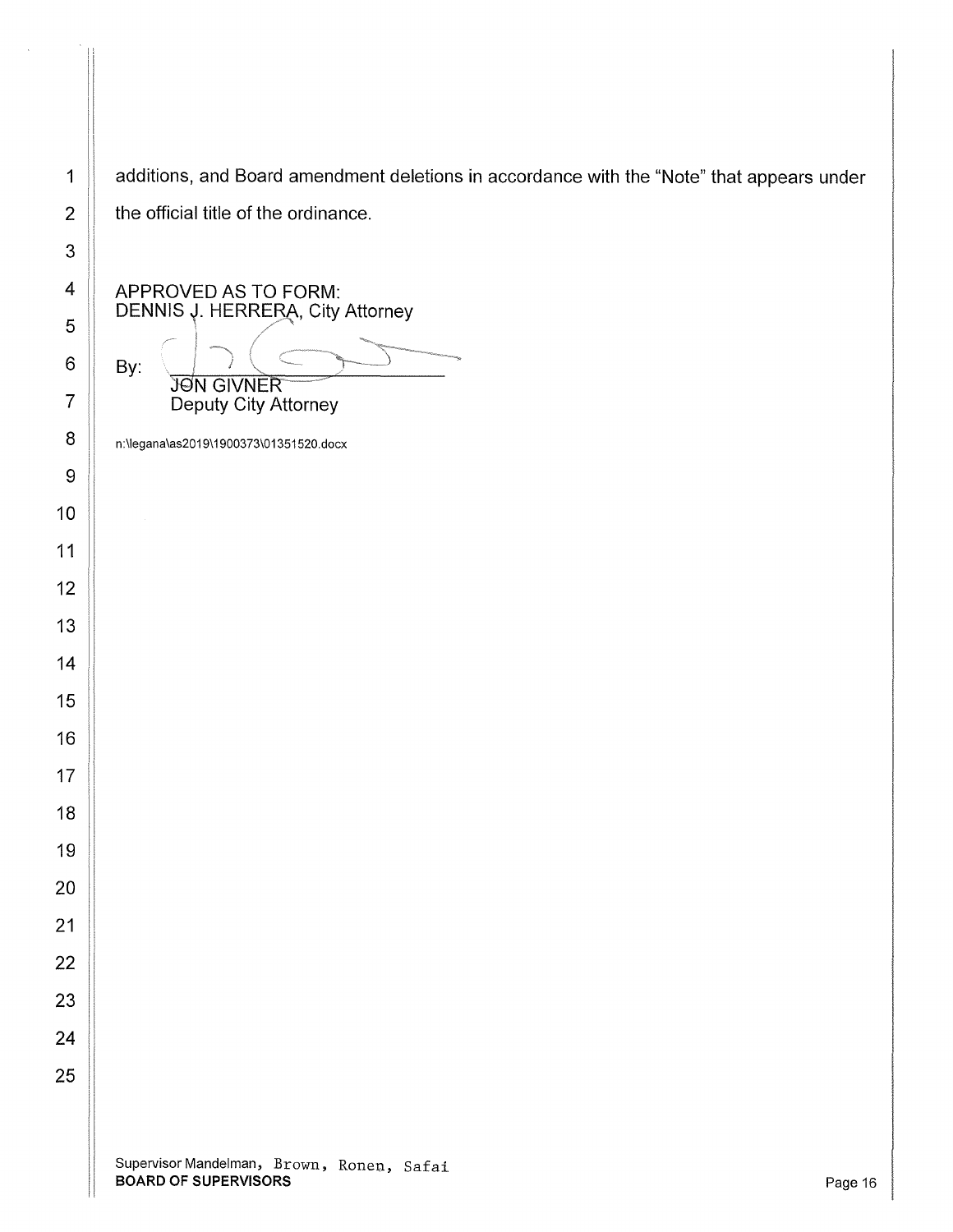

#### File Number: 190389 Date Passed: July 09, 2019

Ordinance amending the Administrative Code to establish the Castro Lesbian, Gay, Bisexual, Transgender, and Queer (LGBTQ) Cultural District in and around the Castro neighborhood; to require the Mayor's Office of Housing and Community Development to submit written reports and recommendations to the Board of Supervisors and the Mayor describing the cultural attributes of the District and proposing strategies to acknowledge and preserve the cultural legacy of the District; and affirming the Planning Department's determination under the California Environmental Quality Act.

June 17, 2019 Rules Committee - AMENDED, AN AMENDMENT OF THE WHOLE BEARING SAME TITLE

June 17, 2019 Rules Committee - RECOMMENDED AS AMENDED

June 25, 2019 Board of Supervisors - PASSED ON FIRST READING

Ayes: 10 - Brown, Haney, Mandelman, Mar, Peskin, Ronen, Safai, Stefani, Walton and Yee Absent: 1 - Fewer

July 09, 2019 Board of Supervisors - FINALLY PASSED

Ayes: 10 - Brown, Fewer, Haney, Mandelman, Mar, Peskin, Ronen, Safai, Walton and Yee

Excused: 1 - Stefani